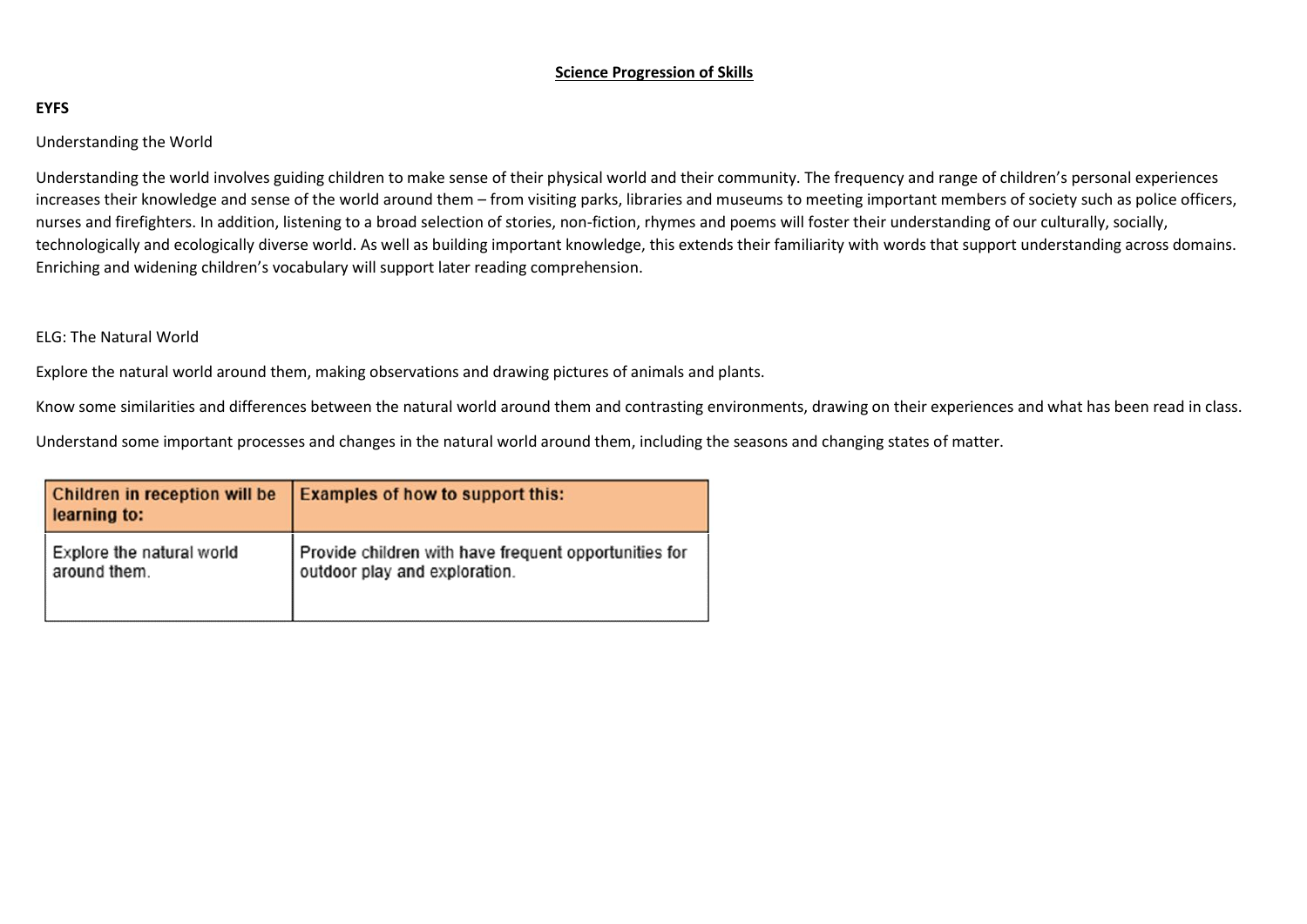| Children in reception will be<br>learning to:                                       | <b>Examples of how to support this:</b>                                                                                                                                                                                                           |  |
|-------------------------------------------------------------------------------------|---------------------------------------------------------------------------------------------------------------------------------------------------------------------------------------------------------------------------------------------------|--|
|                                                                                     | Encourage interactions with the outdoors to foster<br>curiosity and give children freedom to touch, smell<br>and hear the natural world around them during<br>hands-on experiences.                                                               |  |
|                                                                                     | Create opportunities to discuss how we care for the<br>natural world around us.                                                                                                                                                                   |  |
|                                                                                     | Offer opportunities to sing songs and join in with<br>rhymes and poems about the natural world.                                                                                                                                                   |  |
|                                                                                     | After close observation, draw pictures of the natural<br>world, including animals and plants.                                                                                                                                                     |  |
|                                                                                     | Observe and interact with natural processes, such as<br>ice melting, a sound causing a vibration, light<br>travelling through transparent material, an object<br>casting a shadow, a magnet attracting an object and<br>a boat floating on water. |  |
| Describe what they see, hear<br>and feel whilst outside.                            | Encourage focused observation of the natural world.                                                                                                                                                                                               |  |
|                                                                                     | Listen to children describing and commenting on<br>things they have seen whilst outside, including plants<br>and animals.                                                                                                                         |  |
|                                                                                     | Encourage positive interaction with the outside world,<br>offering children a chance to take supported risks,<br>appropriate to themselves and the environment<br>within which they are in.                                                       |  |
|                                                                                     | Name and describe some plants and animals<br>children are likely to see, encouraging children to<br>recognise familiar plants and animals whilst outside.                                                                                         |  |
| Recognise some<br>environments that are different<br>to the one in which they live. | Teach children about a range of contrasting<br>environments within both their local or national<br>region.                                                                                                                                        |  |
|                                                                                     | Model the vocabulary needed to name specific<br>features of the natural world, both natural and man-<br>made.                                                                                                                                     |  |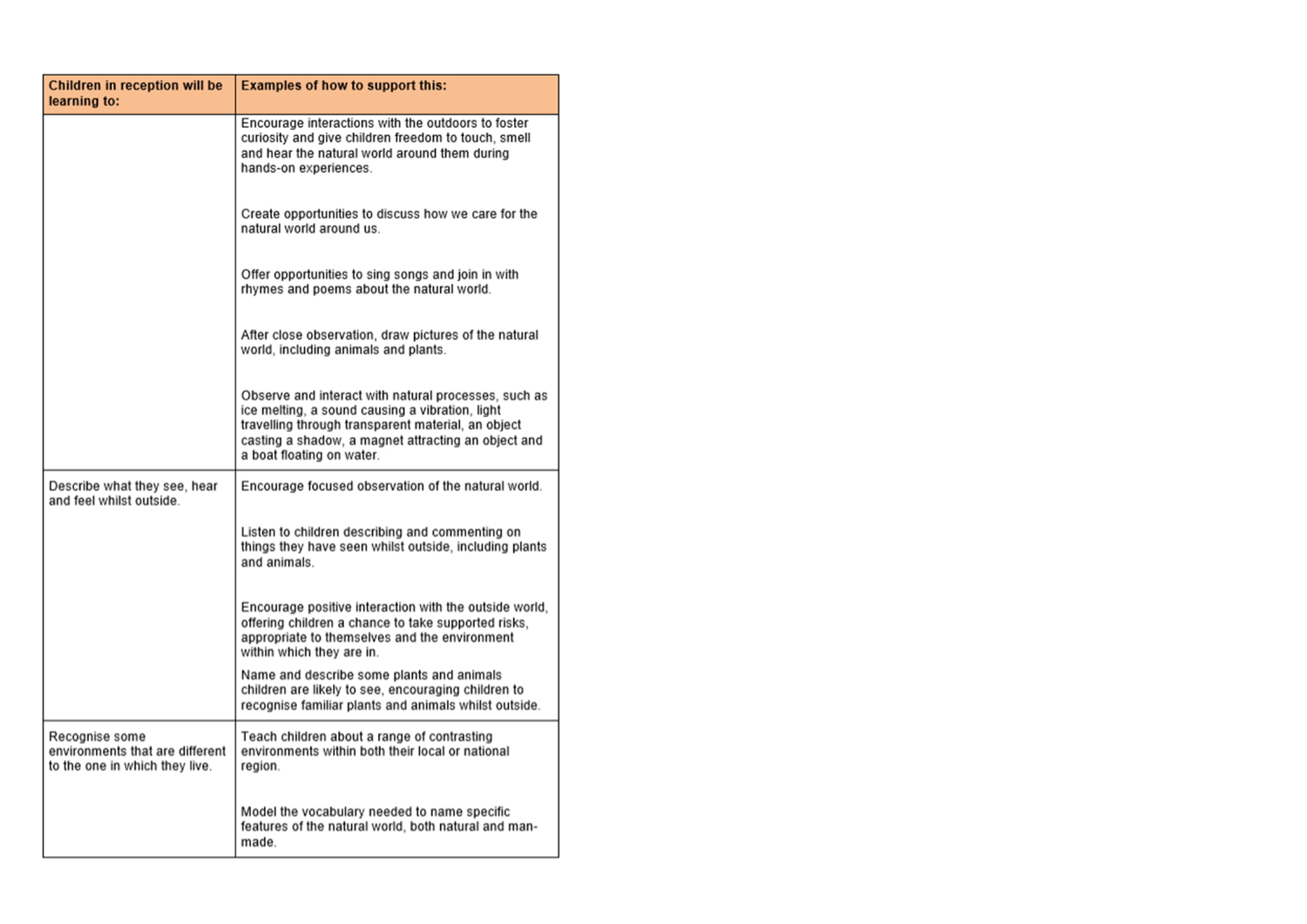| Children in reception will be<br>learning to:                                     | <b>Examples of how to support this:</b>                                                                                                                                  |  |
|-----------------------------------------------------------------------------------|--------------------------------------------------------------------------------------------------------------------------------------------------------------------------|--|
|                                                                                   | Share non-fiction texts that offer an insight into<br>contrasting environments.                                                                                          |  |
|                                                                                   | Listen to how children communicate their<br>understanding of their own environment and<br>contrasting environments through conversation and<br>in play.                  |  |
| Understand the effect of<br>changing seasons on the<br>natural world around them. | Guide children's understanding by draw children's<br>attention to the weather and seasonal features.                                                                     |  |
|                                                                                   | Provide opportunities for children to note and record<br>the weather. Select texts to share with the children<br>about the changing seasons.                             |  |
|                                                                                   | Throughout the year, take children outside to<br>observe the natural world and encourage children to<br>observe how animals behave differently as the<br>seasons change. |  |
|                                                                                   | Look for children incorporating their understanding of<br>the seasons and weather in their play.                                                                         |  |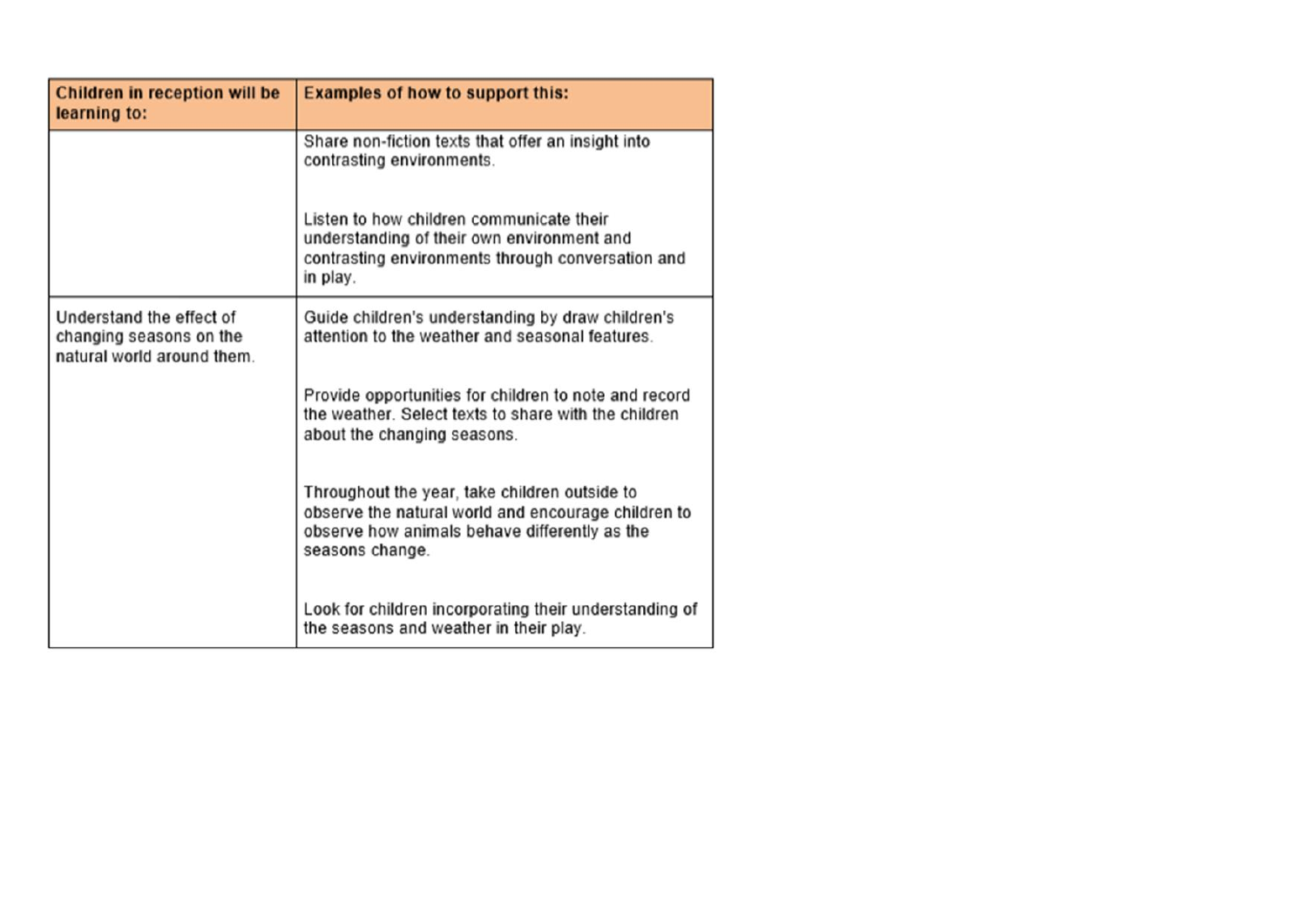|                                                                                                 | KS <sub>1</sub>                                                                                                                                                                                                                                                                                                                                                                                                                                                                                                                                                      | LKS <sub>2</sub>                                                                                                                                                                                                                                                                                                                                                                                                                                                                                                                                                                                                                                             | UKS <sub>2</sub>                                                                                                                                                                                                                                                                                                                                                                                                                                                                                                                                                                                                                                                                                                                                                                                                                                                                                                                                                                                                                                                                                                                                                                        |
|-------------------------------------------------------------------------------------------------|----------------------------------------------------------------------------------------------------------------------------------------------------------------------------------------------------------------------------------------------------------------------------------------------------------------------------------------------------------------------------------------------------------------------------------------------------------------------------------------------------------------------------------------------------------------------|--------------------------------------------------------------------------------------------------------------------------------------------------------------------------------------------------------------------------------------------------------------------------------------------------------------------------------------------------------------------------------------------------------------------------------------------------------------------------------------------------------------------------------------------------------------------------------------------------------------------------------------------------------------|-----------------------------------------------------------------------------------------------------------------------------------------------------------------------------------------------------------------------------------------------------------------------------------------------------------------------------------------------------------------------------------------------------------------------------------------------------------------------------------------------------------------------------------------------------------------------------------------------------------------------------------------------------------------------------------------------------------------------------------------------------------------------------------------------------------------------------------------------------------------------------------------------------------------------------------------------------------------------------------------------------------------------------------------------------------------------------------------------------------------------------------------------------------------------------------------|
| ests                                                                                            | <b>KS1 Science National Curriculum</b><br>Asking simple questions and recognising that they can be<br>answered in different ways.                                                                                                                                                                                                                                                                                                                                                                                                                                    | <b>Lower KS2 Science National Curriculum</b><br>Asking relevant questions and using different types of<br>scientific enquiries to answer them.                                                                                                                                                                                                                                                                                                                                                                                                                                                                                                               | <b>Upper KS2 Science National Curriculum</b><br>Planning different types of scientific enquiries to answer<br>questions, including recognising and controlling variables                                                                                                                                                                                                                                                                                                                                                                                                                                                                                                                                                                                                                                                                                                                                                                                                                                                                                                                                                                                                                |
| mparative<br>ō<br>ပ<br>and<br>air<br><b>Dut</b> F<br>arrying<br>ပ<br>and<br>Questions<br>Asking | Performing simple tests.<br>Children can:<br>explore the world around them, leading them to ask some<br>simple scientific questions about how and why<br>things happen;<br>begin to recognise ways in which they might answer<br>scientific questions;<br>ask people questions and use simple secondary<br>sources to find answers:<br>carry out simple practical tests, using simple equipment;<br>d.<br>experience different types of scientific enquiries, including<br>e<br>practical activities;<br>talk about the aim of scientific tests they are working on. | Setting up simple practical enquiries, comparative and<br>fair tests.<br>Children can:<br>start to raise their own relevant questions about the world<br>a.<br>around them in response to a range of<br>scientific experiences;<br>start to make their own decisions about the most<br>appropriate type of scientific enquiry they might use to<br>answer questions;<br>recognise when a fair test is necessary;<br>help decide how to set up a fair test, making decisions<br>about what observations to make, how long to make them<br>for and the type of simple equipment that might be used;<br>set up and carry out simple comparative and fair tests. | where necessary.<br>Using test results to make predictions to set up further<br>comparative and fair tests.<br>Children can:<br>with growing independence, raise their own relevant<br>a<br>questions about the world around them in response to a<br>range of scientific experiences;<br>with increasing independence, make their own decisions<br>about the most appropriate type of scientific enquiry they<br>might use to answer questions;<br>explore and talk about their ideas, raising different kinds of<br>scientific questions:<br>ask their own questions about scientific phenomena;<br>d<br>select and plan the most appropriate type of scientific<br>enquiry to use to answer scientific questions;<br>make their own decisions about what observations to<br>make, what measurements to use and how long to make<br>them for, and whether to repeat them;<br>plan, set up and carry out comparative and fair tests to<br>answer questions, including recognising and controlling<br>variables where necessary;<br>use their test results to identify when further tests and<br>observations may be needed;<br>use test results to make predictions for further tests. |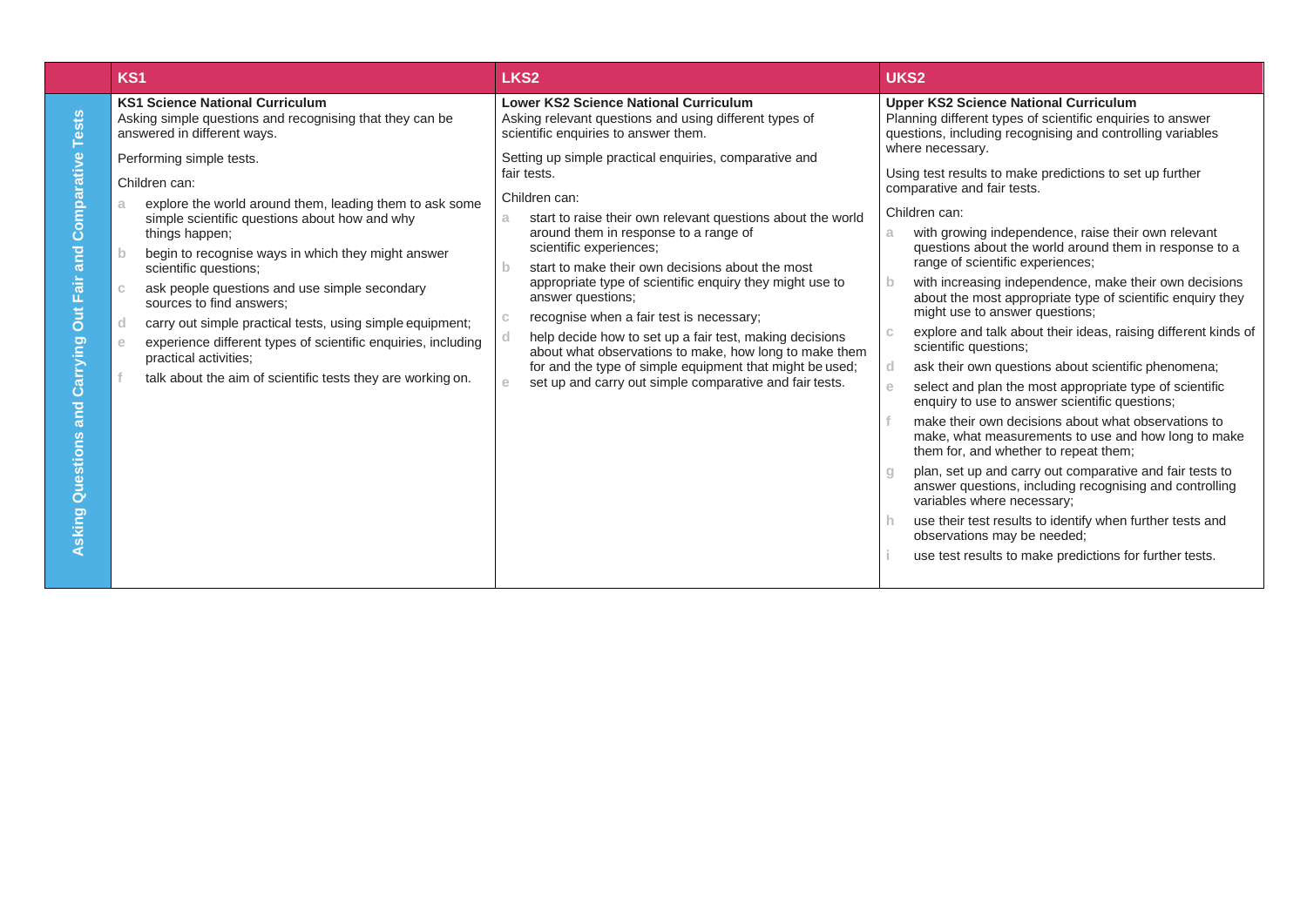| easuring Changes<br>Observing and M                                | <b>KS1 Science National Curriculum</b><br>Observing closely, using simple equipment.<br>Children can:<br>observe the natural and humanly constructed world<br>a.<br>around them;<br>observe changes over time;<br>$\mathsf{b}$<br>use simple measurements and equipment;<br>$\mathbb C$<br>make careful observations, sometimes using equipment<br>d<br>to help them observe carefully.<br><b>KS1 Science National Curriculum</b>                                                                                                                                                               | <b>Lower KS2 Science National Curriculum</b><br>Making systematic and careful observations and, where<br>appropriate, taking accurate measurements using standard<br>units, using a range of equipment, including thermometers and<br>data loggers.<br>Children can:<br>make systematic and careful observations;<br>a.<br>observe changes over time;<br>$\mathsf{b}$<br>use a range of equipment, including thermometers and<br>C.<br>data loggers;<br>ask their own questions about what they observe;<br>d<br>where appropriate, take accurate measurements using<br>e<br>standard units using a range of equipment.<br><b>Lower KS2 Science National Curriculum</b>                                                                                                                        | <b>Upper KS2 Science National Curriculum</b><br>Taking measurements, using a range of scientific equipment,<br>with increasing accuracy and precision, taking repeat readings<br>when appropriate.<br>Children can:<br>choose the most appropriate equipment to<br>a<br>make measurements and explain how to use<br>it accurately;<br>take measurements using a range of scientific equipment<br>$\mathbf b$<br>with increasing accuracy and precision;<br>make careful and focused observations;<br>$\mathbb{C}$<br>know the importance of taking repeat readings and take<br>d<br>repeat readings where appropriate.<br><b>Upper KS2 Science National Curriculum</b> |
|--------------------------------------------------------------------|-------------------------------------------------------------------------------------------------------------------------------------------------------------------------------------------------------------------------------------------------------------------------------------------------------------------------------------------------------------------------------------------------------------------------------------------------------------------------------------------------------------------------------------------------------------------------------------------------|------------------------------------------------------------------------------------------------------------------------------------------------------------------------------------------------------------------------------------------------------------------------------------------------------------------------------------------------------------------------------------------------------------------------------------------------------------------------------------------------------------------------------------------------------------------------------------------------------------------------------------------------------------------------------------------------------------------------------------------------------------------------------------------------|------------------------------------------------------------------------------------------------------------------------------------------------------------------------------------------------------------------------------------------------------------------------------------------------------------------------------------------------------------------------------------------------------------------------------------------------------------------------------------------------------------------------------------------------------------------------------------------------------------------------------------------------------------------------|
| Data<br>enting<br>and<br>buip.<br>Classifying, Recor<br>entifying, | Identifying and classifying.<br>Gathering and recording data to help in answering questions.<br>Children can:<br>use simple features to compare objects, materials and<br>a.<br>living things;<br>decide how to sort and classify objects into simple groups<br>$\mathsf{b}$<br>with some help;<br>record and communicate findings in a range of ways<br>$\mathbb{C}$<br>with support;<br>sort, group, gather and record data in a variety of ways<br>d<br>to help in answering questions such as in simple sorting<br>diagrams, pictograms, tally charts, block diagrams and<br>simple tables. | Gathering, recording, classifying and presenting data in<br>a variety of ways to help in answering questions.<br>Recording findings using simple scientific language, drawings,<br>labelled diagrams, keys, bar charts, and tables.<br>Children can:<br>talk about criteria for grouping, sorting and classifying;<br>a<br>group and classify things;<br>$\mathsf{b}$<br>collect data from their own observations<br>$\mathbb{C}$<br>and measurements;<br>present data in a variety of ways to help<br>d<br>in answering questions;<br>use, read and spell scientific vocabulary correctly and with<br>e<br>confidence, using their growing word reading and<br>spelling knowledge;<br>record findings using scientific language, drawings,<br>labelled diagrams, keys, bar charts and tables. | Recording data and results of increasing complexity using<br>scientific diagrams and labels, classification keys, tables,<br>scatter graphs, bar and line graphs.<br>Children can:<br>independently group, classify and describe living things<br>a<br>and materials:<br>use and develop keys and other information records to<br>$\mathsf{b}$<br>identify, classify and describe living things and materials;<br>decide how to record data from a choice of<br>C.<br>familiar approaches;<br>record data and results of increasing complexity using<br>scientific diagrams and labels, classification keys, tables,<br>scatter graphs, bar graphs and line graphs.    |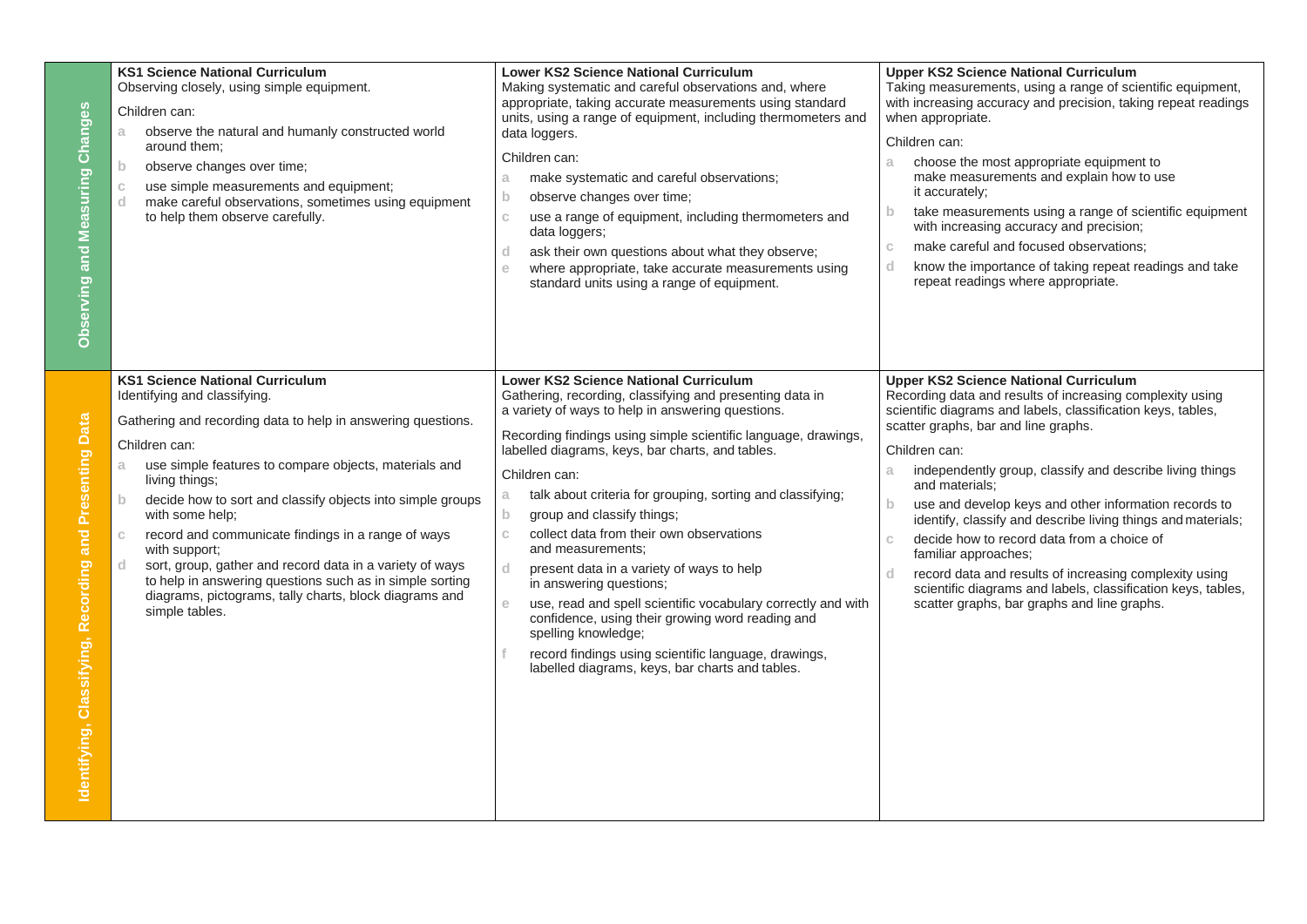| Noticing Patterns and Presenting<br>$\overline{3}$<br>Findin<br><b>Drawing Conclusions,</b> | <b>KS1 Science National Curriculum</b><br>Using their observations and ideas to suggest answers<br>to questions.<br>Children can:<br>notice links between cause and effect with support;<br>begin to notice patterns and relationships with support;<br>b<br>begin to draw simple conclusions;<br>identify and discuss differences between their results;<br>use simple and scientific language;<br>e<br>read and spell scientific vocabulary at a level consistent<br>with their increasing word reading and spelling knowledge<br>at key stage 1;<br>talk about their findings to a variety of audiences in a<br>variety of ways. | <b>Lower KS2 Science National Curriculum</b><br>Using results to draw simple conclusions, make predictions for<br>new values, suggest improvements and raise further questions.<br>Reporting on findings from enquiries, including oral and written<br>explanations, displays or presentations of results<br>and conclusions.<br>Children can:<br>draw simple conclusions from their results;<br>a<br>make predictions;<br>$\mathbf b$<br>suggest improvements to investigations;<br>raise further questions which could be investigated;<br>first talk about, and then go on to write about, what they<br>e<br>have found out:<br>report and present their results and conclusions to others<br>in written and oral forms with increasing confidence. | <b>Upper KS2 Science National Curriculum</b><br>Reporting and presenting findings from enquiries, including<br>conclusions, causal relationships and explanations of and a<br>degree of trust in results, in oral and written forms such as<br>displays and other presentations.<br>Children can:<br>notice patterns:<br>a<br>draw conclusions based in their data and observations;<br>use their scientific knowledge and understanding to<br>explain their findings;<br>read, spell and pronounce scientific vocabulary correctly;<br>identify patterns that might be found in the<br>natural environment:<br>look for different causal relationships in their data;<br>discuss the degree of trust they can have in a<br>set of results:<br>independently report and present their conclusions to<br>others in oral and written forms. |
|---------------------------------------------------------------------------------------------|-------------------------------------------------------------------------------------------------------------------------------------------------------------------------------------------------------------------------------------------------------------------------------------------------------------------------------------------------------------------------------------------------------------------------------------------------------------------------------------------------------------------------------------------------------------------------------------------------------------------------------------|--------------------------------------------------------------------------------------------------------------------------------------------------------------------------------------------------------------------------------------------------------------------------------------------------------------------------------------------------------------------------------------------------------------------------------------------------------------------------------------------------------------------------------------------------------------------------------------------------------------------------------------------------------------------------------------------------------------------------------------------------------|-------------------------------------------------------------------------------------------------------------------------------------------------------------------------------------------------------------------------------------------------------------------------------------------------------------------------------------------------------------------------------------------------------------------------------------------------------------------------------------------------------------------------------------------------------------------------------------------------------------------------------------------------------------------------------------------------------------------------------------------------------------------------------------------------------------------------------------------|
|---------------------------------------------------------------------------------------------|-------------------------------------------------------------------------------------------------------------------------------------------------------------------------------------------------------------------------------------------------------------------------------------------------------------------------------------------------------------------------------------------------------------------------------------------------------------------------------------------------------------------------------------------------------------------------------------------------------------------------------------|--------------------------------------------------------------------------------------------------------------------------------------------------------------------------------------------------------------------------------------------------------------------------------------------------------------------------------------------------------------------------------------------------------------------------------------------------------------------------------------------------------------------------------------------------------------------------------------------------------------------------------------------------------------------------------------------------------------------------------------------------------|-------------------------------------------------------------------------------------------------------------------------------------------------------------------------------------------------------------------------------------------------------------------------------------------------------------------------------------------------------------------------------------------------------------------------------------------------------------------------------------------------------------------------------------------------------------------------------------------------------------------------------------------------------------------------------------------------------------------------------------------------------------------------------------------------------------------------------------------|